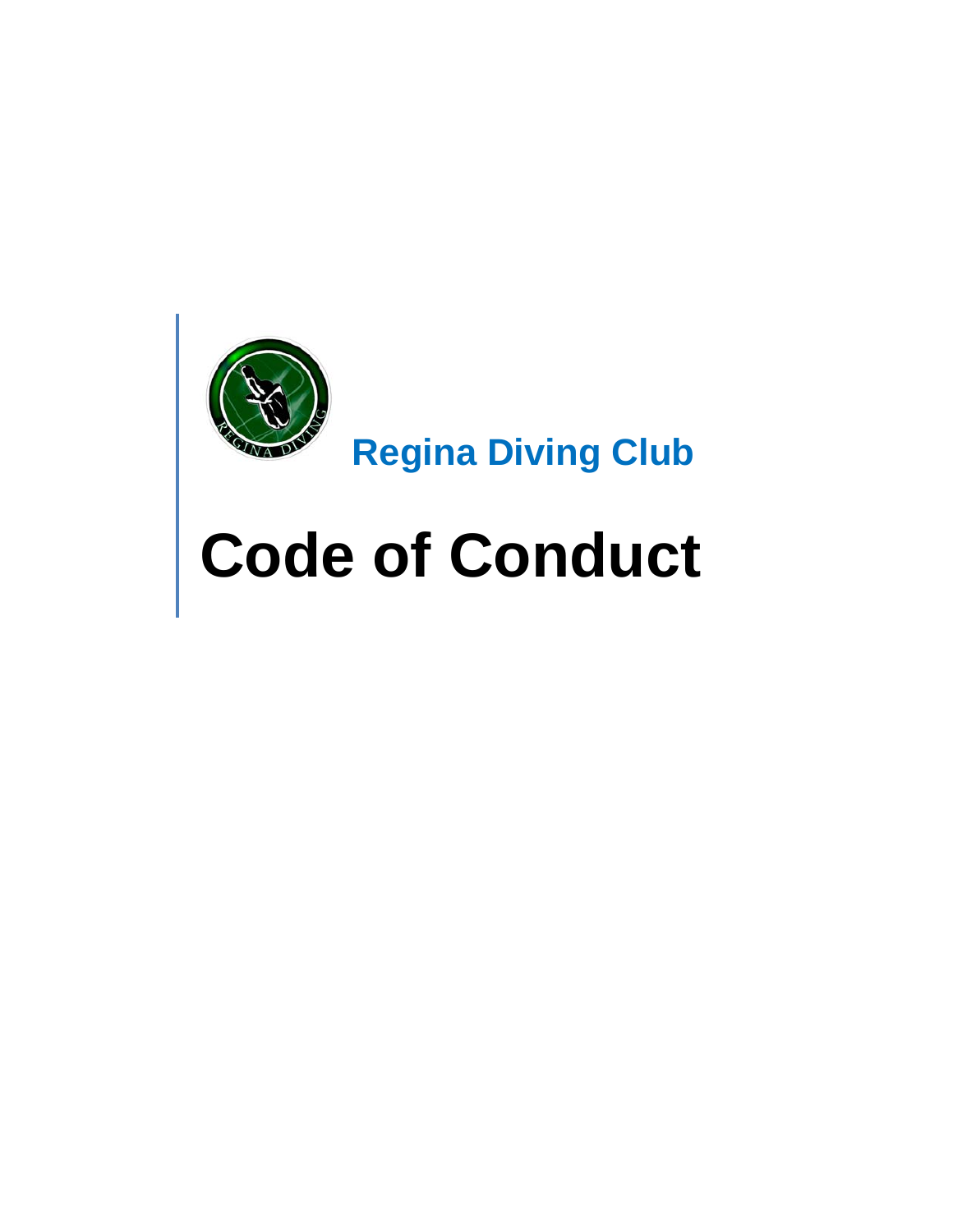# **Regina Diving Club Code of Conduct**

# **Definitions**

- 1. The following terms have these meanings in this Code:
	- a) *"Association"* **Regina Diving Club**
	- b) "*Individuals"* All categories of membership defined in the Association's Bylaws, as well as all individuals engaged in activities with the Association including, but not limited to, athletes, coaches, officials, volunteers, managers, administrators, committee members, and directors and officers of the Association
	- c) "*Harassment*" Behaviour that constitutes harassment is defined in Section 7(b)
	- d) "*Workplace Harassment or Workplace Violence*" Behaviour that constitutes workplace harassment and workplace violence is defined in Section 7(c)
	- e) "*Sexual harassment*" Behaviour that constitutes sexual harassment and workplace violence is defined in Section 7(d)

# **Purpose**

2. The purpose of this Code is to ensure a safe and positive environment by making Individuals aware that there is an expectation of appropriate behaviour consistent with this Code. The Association supports equal opportunity, prohibits discriminatory practices, and is committed to providing an environment in which all individuals are treated with respect and fairness.

# **Application of this Code**

- 3. This Code applies to Individuals' conduct during the Association's business, activities, and events including, but not limited to, competitions, practices, training camps, travel associated with the Association's activities, the Association's office environment, and any meetings.
- 4. This Code also applies to Individuals' conduct outside of the Association's business, activities, and events when such conduct adversely affects relationships within the Association and/or its Members (and its work and sport environment) and is detrimental to the image and reputation of the Association. Such jurisdiction will be determined by the Association at its sole discretion.
- 5. An Individual who violates this Code may be subject to sanctions pursuant to the Association's *Discipline and Complaints Policy*.
- 6. An employee or contractor of the Association found to have breached this Code will be subject to appropriate disciplinary action subject to the terms of the Association's Human Resources Policy*,* as well as the employee's Employment Agreement, as applicable. Violations could result in a warning, reprimand, access restrictions, suspension and other disciplinary actions up to and including termination of employment/contract.

# **Responsibilities**

- 7. Individuals have a responsibility to:
	- a) Maintain and enhance the dignity and self-esteem of the Association members and other individuals by:
		- i. Demonstrating respect to individuals regardless of body type, physical characteristics, athletic ability, age, ancestry, colour, race, citizenship, ethnic origin, place of origin, creed, disability, family status, marital status, gender identity, gender expression, sex, and sexual orientation
		- ii. Focusing comments or criticism appropriately and avoiding public criticism of Individual or the **Association**
		- iii. Consistently demonstrating the spirit of sportsmanship, sport leadership, and ethical conduct
		- iv. Acting, when appropriate, to correct or prevent practices that are unjustly discriminatory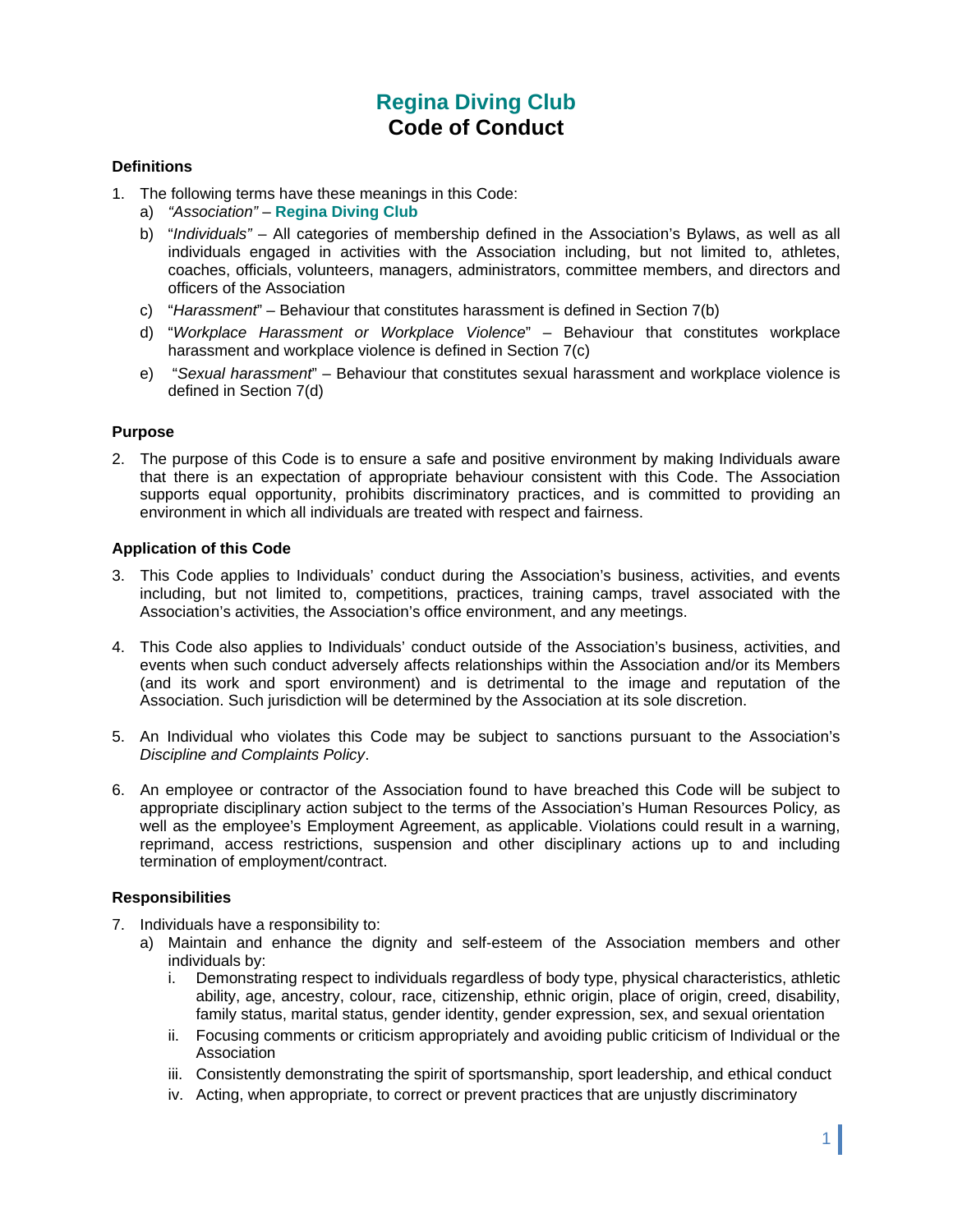- v. Consistently treating individuals fairly and reasonably
- vi. Ensuring adherence to the rules of the sport and the spirit of those rules
- b) Refrain from any behaviour that constitutes **harassment**. Types of behaviour that constitute harassment include, but are not limited to:
	- a. Written or verbal abuse, threats, or outbursts
	- b. The display of visual material which is offensive or which one ought to know is offensive
	- c. Unwelcome remarks, jokes, comments, innuendo, or taunts
	- d. Leering or other suggestive or obscene gestures
	- e. Condescending or patronizing behaviour which is intended to undermine self-esteem, diminish performance or adversely affect working conditions
	- f. Practical jokes which cause awkwardness or embarrassment, endanger a person's safety, or negatively affect performance
	- g. Any form of hazing
	- h. Unwanted physical contact including, but not limited to, touching, petting, pinching, or kissing
	- i. Unwelcome sexual flirtations, advances, requests, or invitations
	- j. Physical or sexual assault
	- k. Behaviours such as those described above that are not directed towards a specific individual or group but have the same effect of creating a negative or hostile environment
	- l. Retaliation or threats of retaliation against an individual who reports harassment
- c) Refrain from any behaviour that constitutes **Workplace Harassment or Workplace Violence**, where workplace harassment is defined as conduct against a worker in a workplace that is known or ought reasonably to be known to be unwelcome; and where workplace violence is defined as the exercise of physical force by a person against a worker, in a workplace, that causes or could cause physical injury to the worker; an attempt to exercise physical force against a worker, in a workplace, that could cause physical injury to the worker; or a statement or behaviour that it is reasonable for a worker to interpret as a threat to exercise physical force against the worker, in a workplace, that could cause physical injury to the worker. Workplace matters should not be confused with legitimate, reasonable management actions that are part of the normal work function, including measures to correct performance deficiencies, such as placing someone on a performance improvement plan, or imposing discipline for workplace infractions. Types of behaviour that constitute workplace harassment or workplace violent include, but are not limited to:

#### *Workplace Harassment*

- i. Bullying
- ii. Repeated offensive or intimidating phone calls or emails
- iii. Inappropriate touching, advances, suggestions or requests
- iv. Displaying or circulating offensive pictures, photographs or materials
- v. Psychological abuse
- vi. Discrimination
- vii. Intimidating words or conduct (offensive jokes or innuendos)
- viii. Words or actions which are known or should reasonably be known to be offensive, embarrassing, humiliating, or demeaning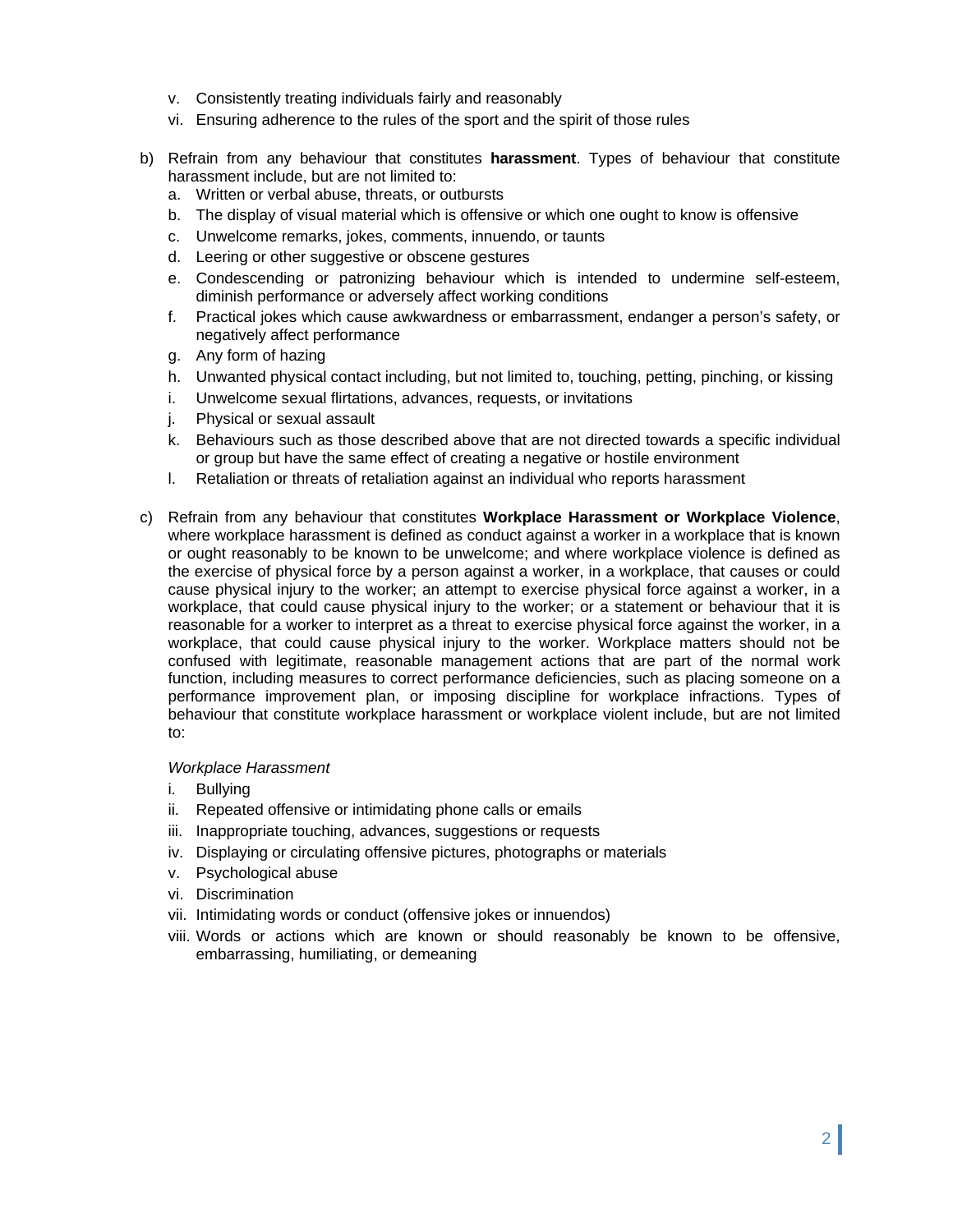*Workplace Violence* 

- ix. Verbal threats to attack a worker
- x. Sending to or leaving threatening notes or emails
- xi. Making threatening physical gestures
- xii. Wielding a weapon
- xiii. Hitting, pinching or unwanted touching which is not accidental
- xiv. Blocking normal movement or physical interference, with or without the use of equipment
- xv. Sexual violence
- xvi. Any attempt to engage in the type of conduct outlined above
- d) Refrain from any behaviour that constitutes **Sexual Harassment**, where sexual harassment is defined as unwelcome sexual comments and sexual advances, requests for sexual favours, or conduct of a sexual nature. Types of behaviour that constitute sexual harassment include, but are not limited to:
	- i. Sexist jokes
	- ii. Display of sexually offensive material
	- iii. Sexually degrading words used to describe a person
	- iv. Inquiries or comments about a person's sex life
	- v. Unwelcome sexual flirtations, advances, or propositions
	- vi. Persistent unwanted contact
- e) Abstain from the non-medical use of drugs or the use of performance-enhancing drugs or methods. More specifically, the Association adopts and adheres to the Canadian Anti-Doping Program. The Association will respect any penalty enacted pursuant to a breach of the Canadian Anti-Doping Program, whether imposed by the Association or any other sport Association
- f) Refrain from associating with any person for the purpose of coaching, training, competition, instruction, administration, management, athletic development, or supervision of the sport, who has incurred an anti-doping rule violation and is serving a sanction involving a period of ineligibility imposed pursuant to the Canadian Anti-Doping Program and/or the World Anti-Doping Code and recognized by the Canadian Centre for Ethics in Sport (CCES)
- g) Refrain from the use of power or authority in an attempt to coerce another person to engage in inappropriate activities
- h) Refrain from consuming recreational drugs while participating in Association programs, activities, competitions, or events. In the case of adults, take reasonable steps to manage the responsible consumption of alcohol in social situations associated with the Association's events
- i) Respect the property of others and not wilfully cause damage
- j) Adhere to all federal, provincial, municipal and host country laws
- k) Comply, at all times, with the Association's bylaws, policies, procedures, and rules and regulations, as adopted and amended from time to time
- l) When driving a vehicle with an Individual:
	- i. Not have his or her license suspended
	- ii. Not be under the influence of alcohol, illegal drugs or substances
	- iii. Have valid car insurance
- m) Refrain from engaging in deliberate cheating which is intended to manipulate the outcome of a competition and/or not offer or receive any bribe which is intended to manipulate the outcome of a competition.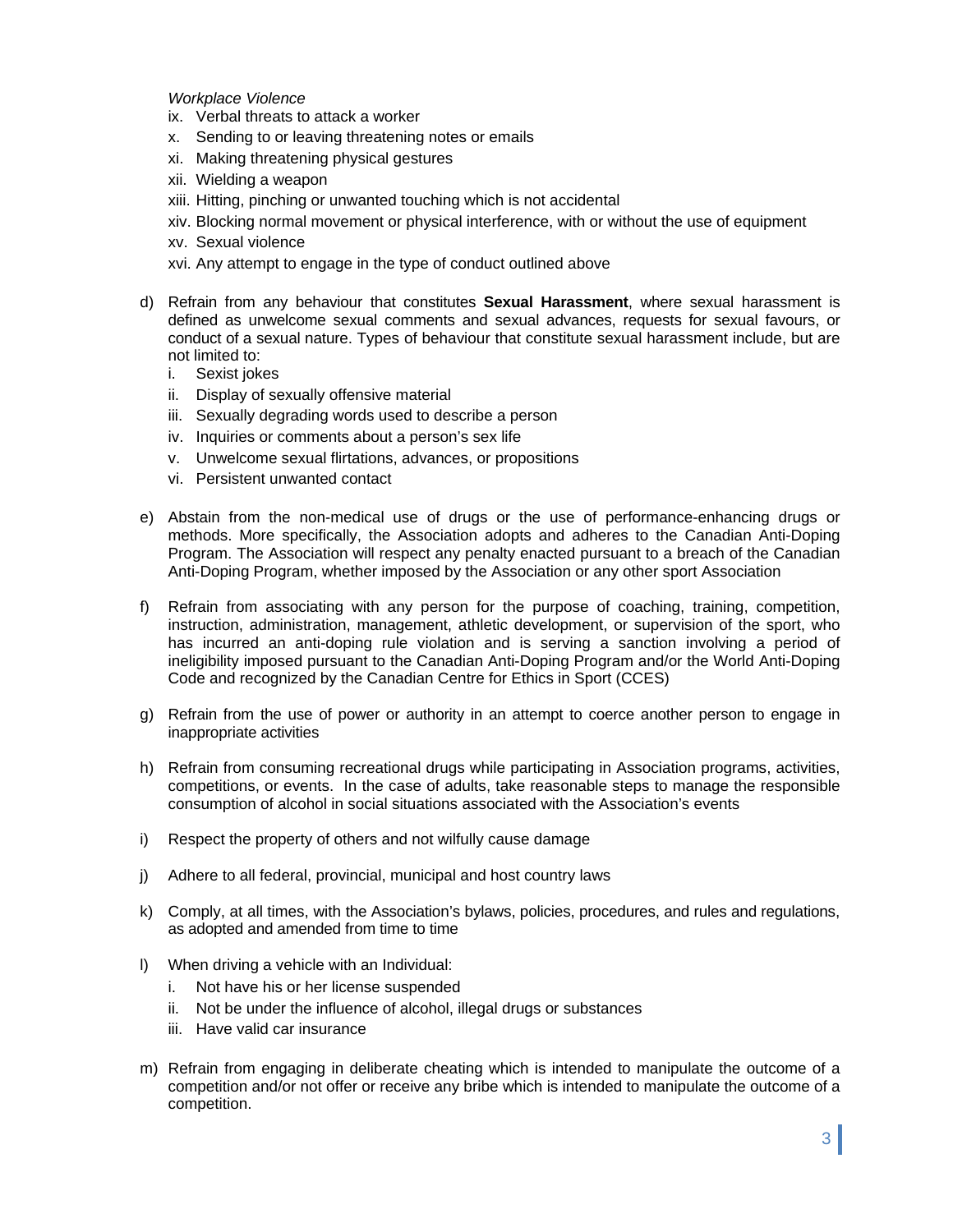# **Board/Committee Members**

- 8. In addition to section 7 (above), Association's Directors and Committee Members will have additional responsibilities to:
	- a) While conducting [Insert Club Name] business, function primarily as a member of the board and/or committee(s) of Association; not as a member of any other particular member or constituency
	- b) Act with honesty and integrity and conduct themselves in a manner consistent with the nature and responsibilities of the Association's business and the maintenance of Individuals' confidence
	- c) Ensure that the Association's financial affairs are conducted in a responsible and transparent manner with due regard for all fiduciary responsibilities
	- d) Conduct themselves openly, professionally, lawfully and in good faith in the best interests of Association
	- e) Be independent and impartial and not be influenced by self-interest, outside pressure, expectation of reward, or fear of criticism
	- f) Behave with decorum appropriate to both circumstance and position
	- g) Keep informed about the Association's activities, the provincial sport community, and general trends in the sectors in which they operate
	- h) Exercise the degree of care, diligence, and skill required in the performance of their duties pursuant to the laws under which the Association is incorporated
	- i) Respect the confidentiality appropriate to issues of a sensitive nature
	- j) Respect the decisions of the majority and resign if unable to do so
	- k) Commit the time to attend meetings and be diligent in preparation for, and participation in, discussions at such meetings
	- l) Have a thorough knowledge and understanding of all Association governance documents
	- m) Conform to the bylaws and policies approved by Association

#### **Coaches**

- 9. In addition to section 7 (above), coaches have many additional responsibilities. The coach-athlete relationship is a privileged one and plays a critical role in the personal, sport, and athletic development of the athlete. Coaches must understand and respect the inherent power imbalance that exists in this relationship and must be extremely careful not to abuse it, consciously or unconsciously. Coaches will:
	- a) Ensure a safe environment by selecting activities and establishing controls that are suitable for the age, experience, ability, and fitness level of the involved athletes
	- b) Prepare athletes systematically and progressively, using appropriate time frames and monitoring physical and psychological adjustments while refraining from using training methods or techniques that may harm athletes
	- c) Communicate and cooperate with sport medicine professionals in the diagnosis, treatment, and management of athletes' medical and psychological treatments in order to avoid compromising the present and future health of athletes
	- d) Accept and promote athletes' personal goals and refer athletes to other coaches and sports specialists as appropriate
	- e) Support the coaching staff of a training camp, provincial team, or national team; should an athlete qualify for participation with one of these programs
	- f) Provide athletes (and the parents/guardians of minor athletes) with the information necessary to be involved in the decisions that affect the athlete
	- g) Act in the best interest of the athlete's development as a whole person
	- h) Comply with the Association's *Screening Policy*
	- i) Report to the Association any ongoing criminal investigation, conviction, or existing bail conditions, including those for violence, child pornography, or possession, use, or sale of any illegal substance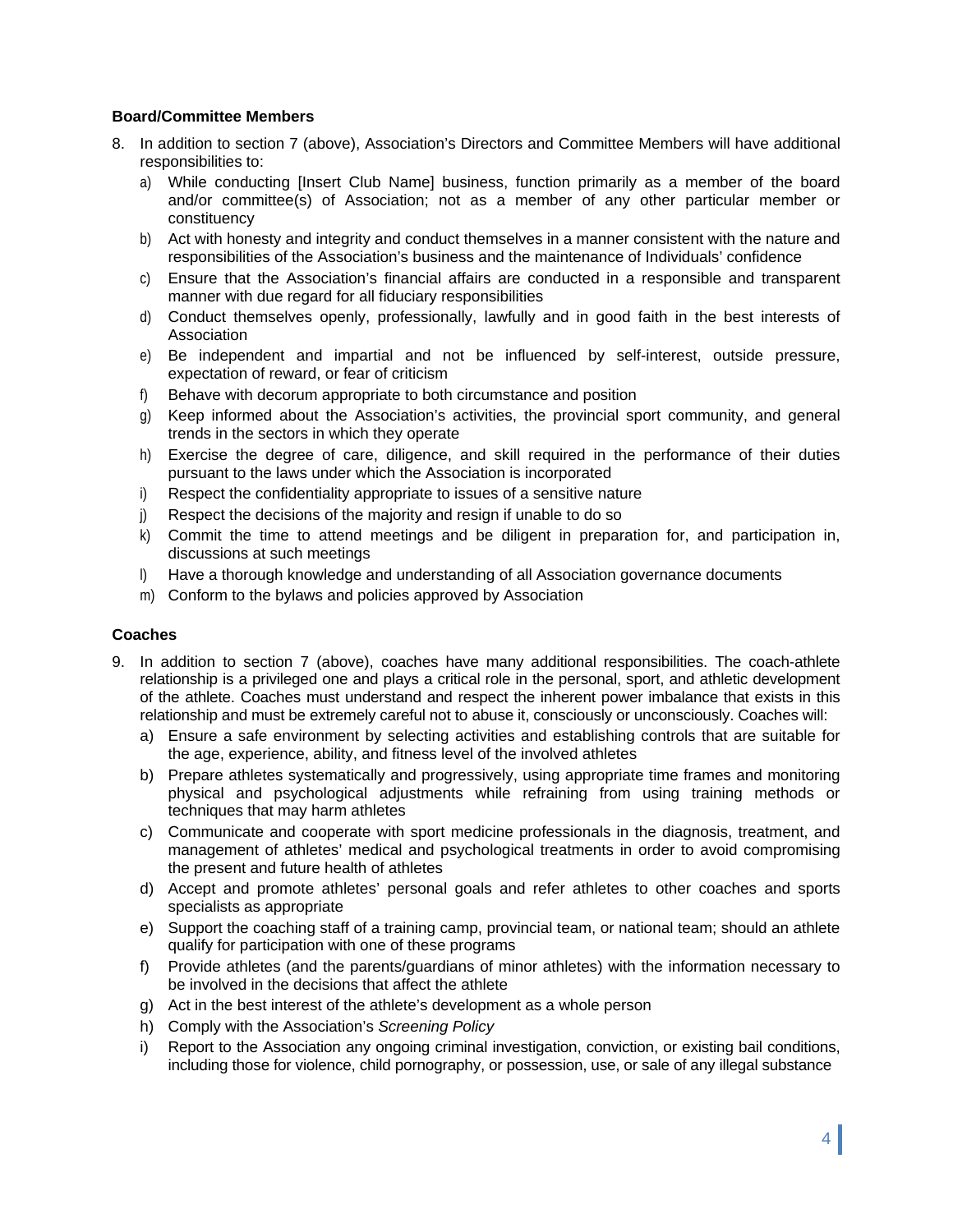- j) Under no circumstances provide, promote, or condone the use of drugs (other than properly prescribed medications) or performance-enhancing substances and, in the case of minors, alcohol and/or tobacco
- k) Respect athletes playing with other teams and, in dealings with them, not encroach upon topics or actions which are deemed to be within the realm of 'coaching', unless after first receiving approval from the coaches who are responsible for the athletes
- l) Dress professionally, neatly, and inoffensively
- m) Use inoffensive language, taking into account the audience being addressed
- n) Recognize the power inherent in the position of coach and respect and promote the rights of all participants in sport. This is accomplished by establishing and following procedures for confidentiality (right to privacy), informed participation, and fair and reasonable treatment. Coaches have a special responsibility to respect and promote the rights of participants who are in a vulnerable or dependent position and less able to protect their own rights
- o) Not engage in a sexual relationship with an athlete under 18 years old, or an intimate or sexual relationship with an athlete over the age of 18 if the coach is in a position of power, trust, or authority over the athlete
- p) Refrain from using their power or authority to coerce another person to engage in or tolerate sexual or harmful activities.
- q) Refrain from conduct that causes physical or emotional harm to Individuals
- r) Prevent the use of power or authority in an attempt, successful or not, to coerce another person to engage in or tolerate sexual activity.

# **Athletes**

10. In addition to section 7 (above), athletes will have additional responsibilities to:

- a) Report any medical problems in a timely fashion, when such problems may limit their ability to travel, practice, or compete; or in the case of carded athletes, interfere with the athlete's ability to fulfill their carded athlete requirements
- b) Participate and appear on-time, well-nourished, and prepared to participate to their best abilities in all competitions, practices, training sessions, tryouts, tournaments, and events
- c) Properly represent themselves and not attempt to participate in a competition for which they are not eligible by reason of age, classification, or other reason
- d) Adhere to the Association's rules and requirements regarding clothing and equipment
- e) Act in a sportsmanlike manner and not display appearances of violence, foul language, or gestures to other athletes, officials, coaches, or spectators
- f) Dress in a manner representative of the Association; focusing on neatness, cleanliness, and discretion
- g) Act in accordance with the Association's policies and procedures and, when applicable, additional rules as outlined by coaches or managers

#### **Officials**

11. In addition to section 7 (above), officials will have additional responsibilities to:

- a) Maintain and update their knowledge of the rules and rules changes
- b) Work within the boundaries of their position's description while supporting the work of other officials
- c) Act as an ambassador of the Association by agreeing to enforce and abide by national and provincial rules and regulations
- d) Take ownership of actions and decisions made while officiating
- e) Respect the rights, dignity, and worth of all individuals
- f) Not publicly criticize other officials or any club or the Association
- g) Act openly, impartially, professionally, lawfully, and in good faith
- h) Be fair, equitable, considerate, independent, honest, and impartial in all dealings